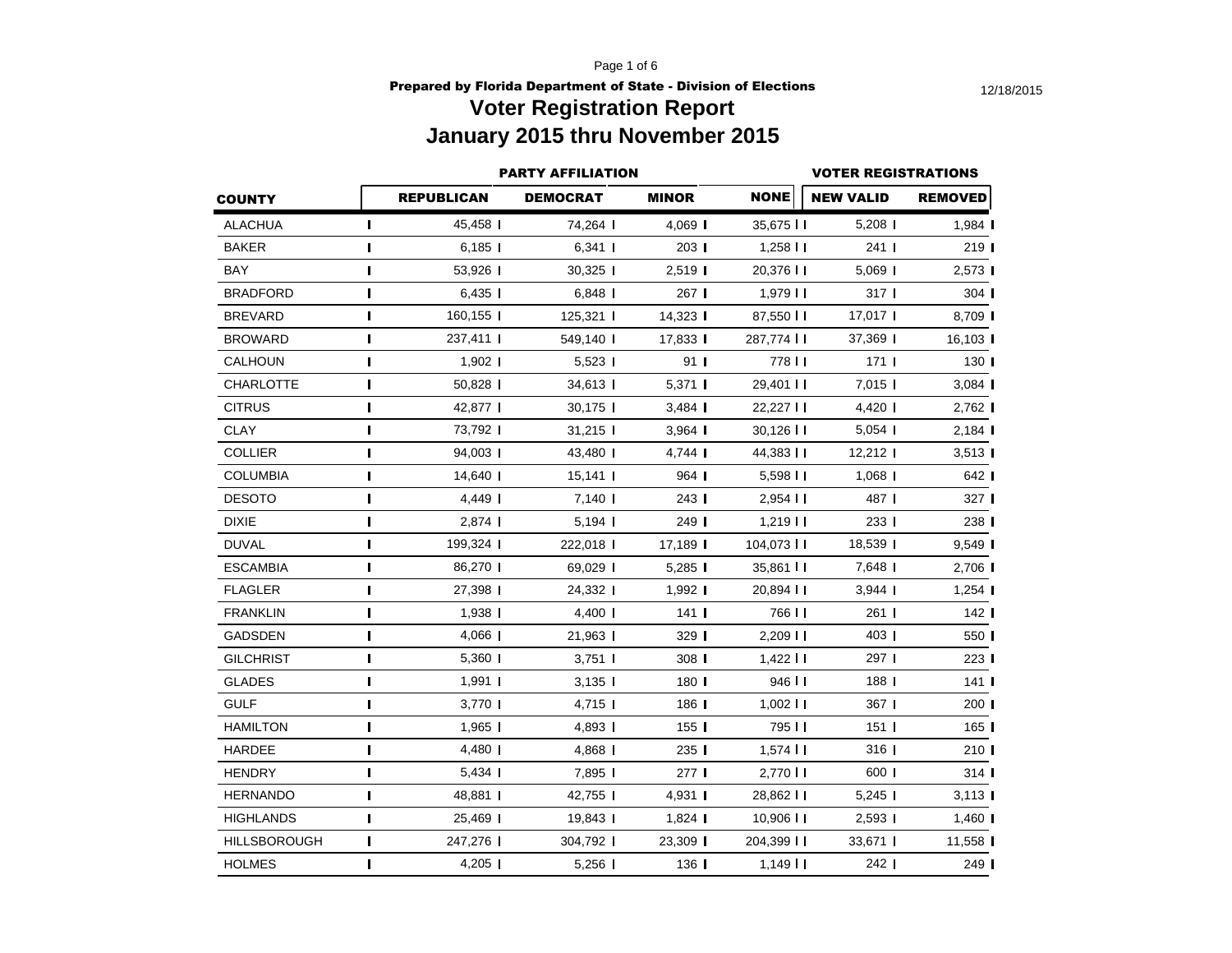Page 2 of 6

### **Prepared by Florida Department of State - Division of Elections** 12/18/2015 **Voter Registration Report January 2015 thru November 2015**

|                     |                          |                   | <b>PARTY AFFILIATION</b> |                      | <b>VOTER REGISTRATIONS</b> |                  |                  |  |  |  |
|---------------------|--------------------------|-------------------|--------------------------|----------------------|----------------------------|------------------|------------------|--|--|--|
| <b>COUNTY</b>       |                          | <b>REPUBLICAN</b> | <b>DEMOCRAT</b>          | <b>MINOR</b>         | <b>NONE</b>                | <b>NEW VALID</b> | <b>REMOVED</b>   |  |  |  |
| <b>INDIAN RIVER</b> | $\mathbf{I}$             | 45,396            | 27,461                   | 3,389                | 23,843                     | 4,671            | $1,830$          |  |  |  |
| <b>JACKSON</b>      | п                        | 8,666             | 16,167                   | $364$                | 2,672                      | $625$            | 511              |  |  |  |
| JEFFERSON           | п                        | $2,449$           | $5,854$                  | 190 <sub>l</sub>     | 841 I I                    | 203 I            | 151 <sup>1</sup> |  |  |  |
| LAFAYETTE           | Т                        | $1,275$           | $2.738$                  | 46 I                 | 237 I I                    | 79               | 86 I             |  |  |  |
| LAKE                | H                        | 89,438            | 65,797                   | 7,820 l              | 43,646 11                  | $8,055$          | 3,901            |  |  |  |
| LEE                 | ı                        | 175,424           | 117,499                  | 12,383               | 117,538 $\blacksquare$     | 24,764           | $5,860$          |  |  |  |
| <b>LEON</b>         | п                        | 52,068            | 99,620                   | 4,834                | 33,429                     | 4,991            | $2,224$          |  |  |  |
| LEVY                | ı                        | 10,778            | $9,677$                  | $1,393$              | $3,519$ $\blacksquare$     | 804              | 502 l            |  |  |  |
| <b>LIBERTY</b>      |                          | 581               | $3,465$                  | 27 <sub>1</sub>      | 328 11                     | 87 <sub>1</sub>  | 70 I             |  |  |  |
| <b>MADISON</b>      | $\mathbf{I}$             | 2,765             | 7,572                    | $234$ $\blacksquare$ | 997 I I                    | 183 <sub>1</sub> | 222 l            |  |  |  |
| <b>MANATEE</b>      | $\mathbf I$              | 89,650            | 65,764 I                 | 5,779                | 49,964 11                  | 10,152           | 3,644            |  |  |  |
| <b>MARION</b>       | ı                        | 92,495            | 75,737 I                 | $9,334$              | 39,387 II                  | 8,781            | 5,332 l          |  |  |  |
| <b>MARTIN</b>       | п                        | 51,745            | 26,637                   | 5,495                | 21,573                     | $3,960$          | 2,469            |  |  |  |
| MIAMI-DADE          |                          | 349,471           | 522,164                  | 18,538               | 356,679                    | 41,133           | 21,296           |  |  |  |
| <b>MONROE</b>       | п                        | 19,229            | 16,834                   | $1,582$              | 15,033                     | $3,110$          | $1,315$          |  |  |  |
| <b>NASSAU</b>       | п                        | $31,343$          | $14,381$                 | $2,058$              | $10,251$                   | 2,378            | 944 I            |  |  |  |
| <b>OKALOOSA</b>     | $\overline{\phantom{a}}$ | 72,042            | 24,378                   | 2,470                | 25,752                     | 6,198            | 2,147            |  |  |  |
| OKEECHOBEE          | I                        | $7,152$           | 7,999                    | 635 I                | $3,221$ $\blacksquare$     | 676              | 449              |  |  |  |
| ORANGE              | ı                        | 195,791           | 281,919                  | 15,917 I             | 190,748 II                 | 36,212           | 8,988            |  |  |  |
| <b>OSCEOLA</b>      | I                        | 41,959            | 70,289 I                 | $3,897$              | 53,726 11                  | 12,676           | 2,024            |  |  |  |
| PALM BEACH          | п                        | 232,355           | 357,467                  | 30,718               | 216,791                    | $31,943$         | 20,558           |  |  |  |
| <b>PASCO</b>        | п                        | 117,728           | 101,010                  | $15,191$             | 75,555 I I                 | 13,307           | 7,737            |  |  |  |
| <b>PINELLAS</b>     | ı                        | 218,069           | 219,707                  | 24,470               | 156,587                    | 25,347           | 10,628           |  |  |  |
| <b>POLK</b>         |                          | 134,614           | 141,502                  | $11,650$             | 90,189                     | 18,500           | 5,198            |  |  |  |
| <b>PUTNAM</b>       | $\mathbf{I}$             | 15,331            | 21,131                   | $1,020$              | $8,054$                    | $1,411$          | 931 <b>I</b>     |  |  |  |
| <b>SANTA ROSA</b>   | I                        | 70,026            | 25,902 l                 | $4,225$              | 22,551 II                  | $5,095$          | $1,971$          |  |  |  |
| <b>SARASOTA</b>     |                          | 119,564           | 85,988                   | $9,459$              | 68,162                     | $13,525$         | $6,481$          |  |  |  |
| SEMINOLE            |                          | 104,946           | 88,100                   | 7,293 l              | 67,488 II                  | $6,404$          | $3,784$          |  |  |  |
| ST. JOHNS           | п                        | 84,330            | 38,189                   | $5,304$              | 34,247                     | 7,585            | 2,842            |  |  |  |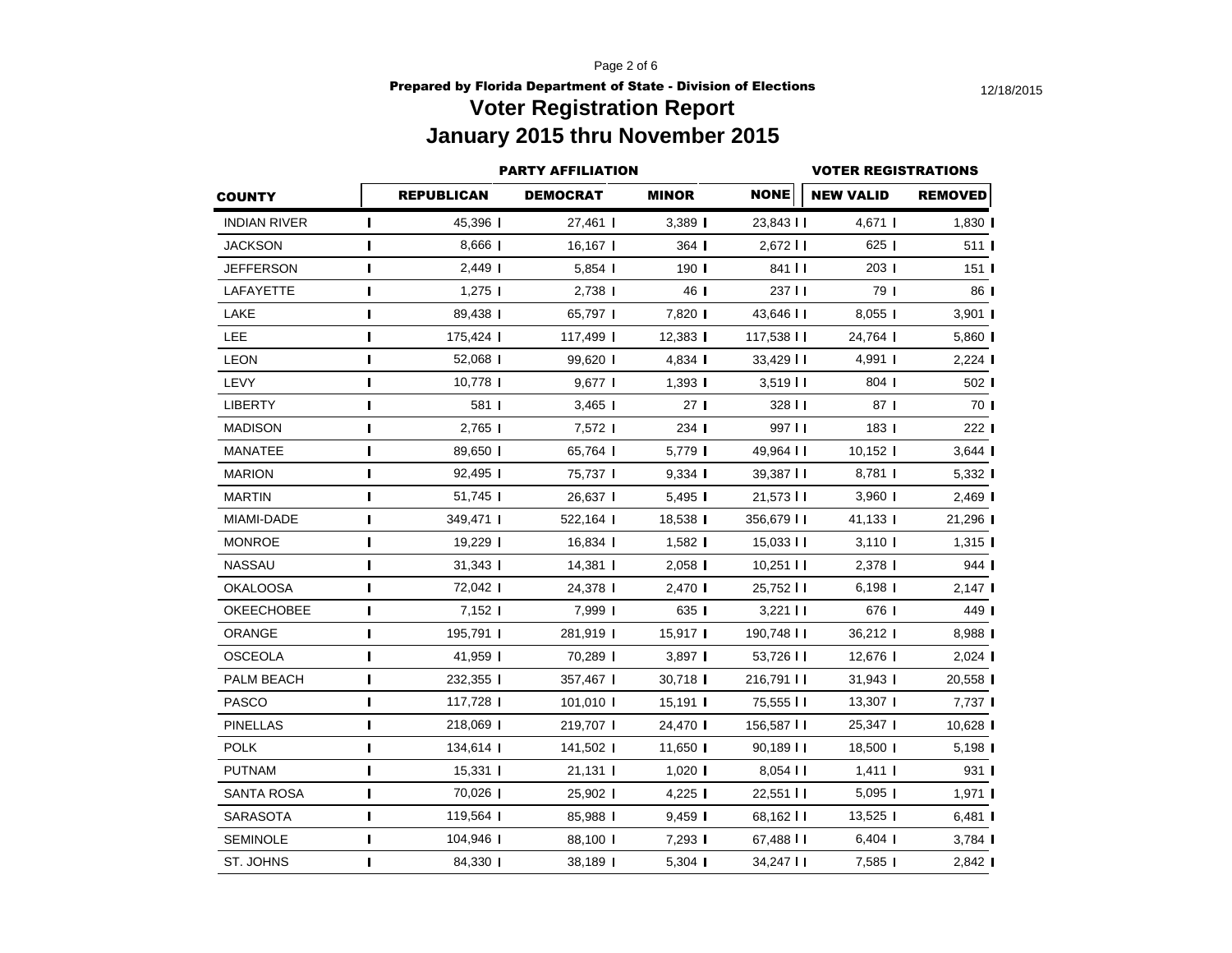Page 3 of 6

### **Prepared by Florida Department of State - Division of Elections** 12/18/2015 **Voter Registration Report**

# **January 2015 thru November 2015**

|                   | <b>PARTY AFFILIATION</b> | <b>VOTER REGISTRATIONS</b> |                      |                        |                  |                  |
|-------------------|--------------------------|----------------------------|----------------------|------------------------|------------------|------------------|
| <b>COUNTY</b>     | <b>REPUBLICAN</b>        | <b>DEMOCRAT</b>            | <b>MINOR</b>         | <b>NONE</b>            | <b>NEW VALID</b> | <b>REMOVED</b>   |
| ST. LUCIE         | 55,987                   | 74,153                     | $6,584$              | 44,484                 | $8,081$          | 3,394            |
| <b>SUMTER</b>     | 44,018                   | 22,773                     | $3,091$              | 16,440 $\blacksquare$  | $5,451$          | $2,314$          |
| <b>SUWANNEE</b>   | $9,605$ I                | 11,642 $\blacksquare$      | $1,075$ I            | $2,950$ II             | 600              | 586 l            |
| <b>TAYLOR</b>     | $3,464$                  | $7,231$                    | $243$ $\blacksquare$ | 922 11                 | 2231             | 280 l            |
| <b>UNION</b>      | 2,454                    | $3,884$                    | 127 <sub>l</sub>     | 623 11                 | 91 <sub>1</sub>  | 138 <sup>1</sup> |
| <b>VOLUSIA</b>    | 113,093                  | 121,098                    | $11,674$             | 88,210                 | $13,483$         | $8,040$          |
| WAKULLA           | $6,527$ I                | $9,202$                    | 598 I                | $2,685$ II             | $522$            | 272 l            |
| <b>WALTON</b>     | 23,751                   | $9,869$                    | 9151                 | $8,204$                | $2,222$ 1        | 758 I            |
| <b>WASHINGTON</b> | $6,464$                  | $6,254$ I                  | 227 <sub>1</sub>     | $1,675$ $\blacksquare$ | 406              | 235 I            |
| <b>TOTALS</b>     | 4,164,805                | 4,515,419                  | 345,050              | 2,888,127              | 494,280          | 214,718          |

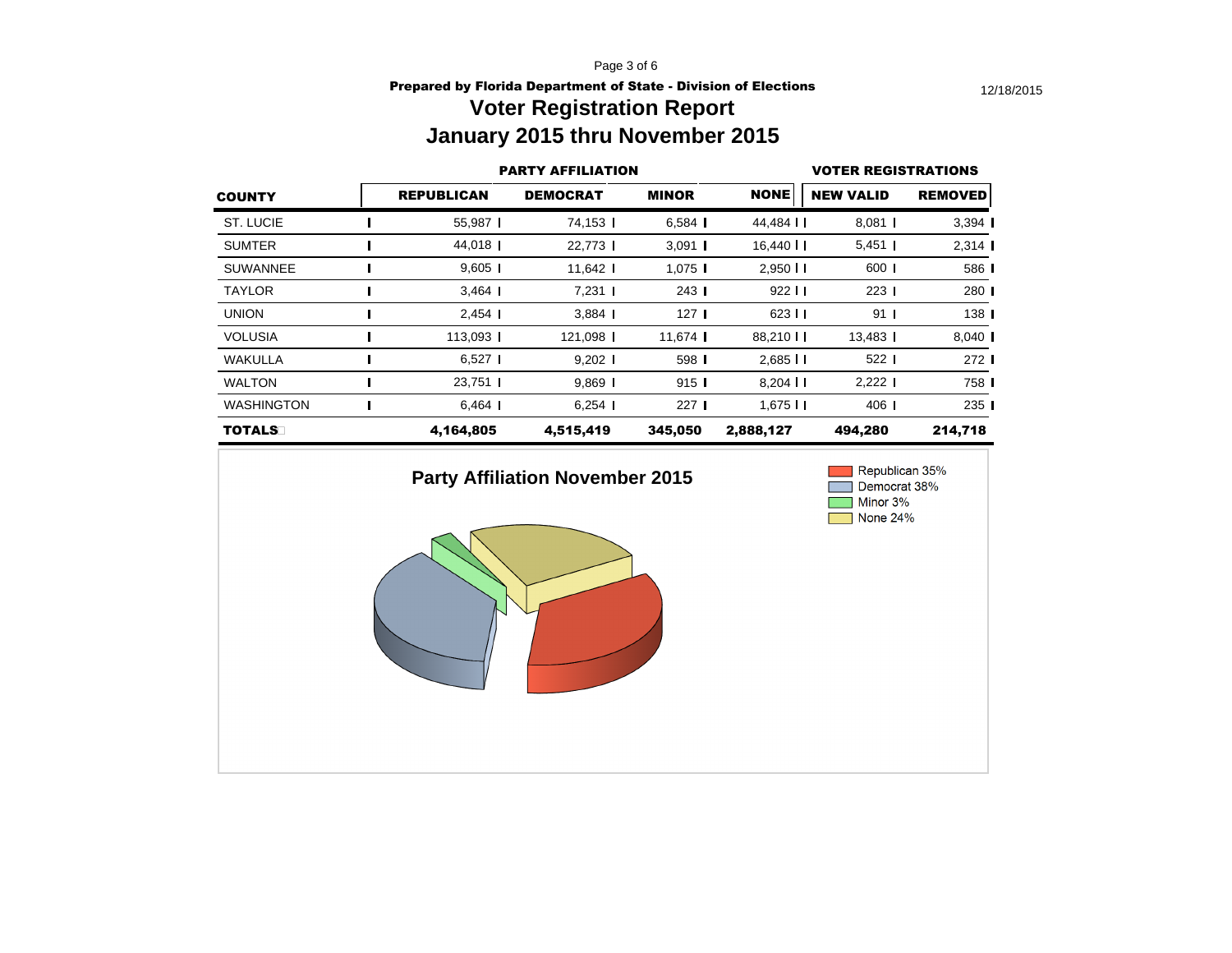Page 4 of 6

**Prepared by Florida Department of State - Division of Elections** 12/18/2015 **Voter Registration Report** 

# **January 2015 thru November 2015**

#### TOTAL APPLICATIONS RECEIVED

| <b>COUNTY</b>    |                | <b>DHSMV</b> |            | <b>MAIL</b>      |          | <b>PUBLIC</b><br><b>ASSISTANCE</b> |         | <b>DISABILITY/</b><br>C.I.L |         | <b>RECRUITERS</b> |       | PUB. LIB.       |         | <b>3rd Party Voter</b><br><b>Registration Org.</b> |         | <b>Completed at/Hand</b><br><b>Delivered to SOE</b> |                       | <b>COUNTY</b><br><b>TOTALS</b> |
|------------------|----------------|--------------|------------|------------------|----------|------------------------------------|---------|-----------------------------|---------|-------------------|-------|-----------------|---------|----------------------------------------------------|---------|-----------------------------------------------------|-----------------------|--------------------------------|
| <b>ALACHUA</b>   | п              | 4,225 70%    |            | 570 I            | 9%       | 62 <sub>1</sub>                    | $1\%$   | 35 <sub>1</sub>             | $1\%$   | 0 <sub>1</sub>    | 0%    | 49 <sup>1</sup> | $1\%$ I | 247 I                                              | 4% I    | 8151                                                | $14\%$ $\blacksquare$ | 6,003                          |
|                  |                |              |            |                  |          |                                    |         |                             |         |                   |       |                 |         |                                                    |         |                                                     |                       |                                |
| <b>BAKER</b>     | $\mathbf{I}$   |              | 80  28%    | 18 <sup>1</sup>  | $6\%$    | 1 <sub>1</sub>                     | $0\%$   | 0 <sub>l</sub>              | $0\%$   | 0 <sub>1</sub>    | $0\%$ | 1 <sup>1</sup>  | $0\%$ I | 0 <sub>1</sub>                                     | $0\%$   | 188 <sup>1</sup>                                    | 65% I                 | 288                            |
| <b>BAY</b>       | $\mathbf{I}$   | 4,542  81%   |            | 311 I            | $6\%$    | 220                                | $4\%$   | 21                          | 0% l    | 0 <sub>1</sub>    | $0\%$ | 351             | $1\%$   | 24 <sub>1</sub>                                    | $0\%$   | 454                                                 | $8\%$                 | 5,588                          |
| <b>BRADFORD</b>  | $\mathbf{I}$   |              | 269 62% l  | 25 I             | 6%1      | 4 <sub>1</sub>                     | $1\%$   | 0 <sub>1</sub>              | $0\%$   | 0 <sub>1</sub>    | $0\%$ | 4 <sub>l</sub>  | $1\%$   | $\overline{0}$ $\overline{1}$                      | 0% I    | 132 <sub>1</sub>                                    | 30% l                 | 434                            |
| <b>BREVARD</b>   | $\mathbf{I}$   | 15,681 81%   |            | 1,214            | $6\%$    | 167 <sub>l</sub>                   | $1\%$   | 3 <sub>1</sub>              | $0\%$   | 2 <sub>1</sub>    | $0\%$ | 54 <sub>1</sub> | 0% l    | 248                                                | $1\%$   | $2,051$                                             | $11\%$                | 19,420                         |
| <b>BROWARD</b>   | $\mathbf{I}$   | 22,684 51%   |            | $6,438$ I        | $14\%$   | 4991                               | $1\%$   | 15 <sub>1</sub>             | $0\%$   | 3 <sub>1</sub>    | $0\%$ | 522 l           | $1\%$   | 620                                                | $1\%$   | 14,077 L                                            | 31% I                 | 44,858                         |
| CALHOUN          | $\mathbf{I}$   |              | 168  69%   | 9 I              | $4\%$    | 5 <sub>1</sub>                     | $2\%$   | 0 <sub>1</sub>              | 0%      | 0 <sub>1</sub>    | $0\%$ | 0 <sup>1</sup>  | $0\%$   | 0 <sup>1</sup>                                     | $0\%$   | 631                                                 | 26% l                 | 245                            |
| <b>CHARLOTTE</b> | $\mathbf{I}$   | 6,281 83% l  |            | 268 I            | $4\%$    | 34 <sub>1</sub>                    | $0\%$   | 0 <sup>1</sup>              | $0\%$   | 0 <sub>1</sub>    | $0\%$ | 81              | $0\%$   | 231                                                | $0\%$ I | 9951                                                | $13\%$                | 7,609                          |
| <b>CITRUS</b>    | $\mathbf{I}$   | 4,065 84%    |            | 314 I            | $6\%$    | 9 I                                | $0\%$   | 1 <sub>1</sub>              | $0\%$   | 0 <sub>1</sub>    | $0\%$ | 211             | $0\%$   | 15 <sub>1</sub>                                    | $0\%$ I | 4131                                                | $9%$ I                | 4,838                          |
| <b>CLAY</b>      | $\mathbf{I}$   | 5,241  80%   |            | 458 I            | $7\%$    | 17 <sub>l</sub>                    | $0\%$   | 0 <sub>l</sub>              | $0\%$   | 0 <sub>1</sub>    | 0%    | 321             | $0\%$ I | 10 <sup>1</sup>                                    | $0\%$   | 8091                                                | $12\%$                | 6,567                          |
| <b>COLLIER</b>   | $\mathbf{I}$   | 11,250  82%  |            | 686 I            | 5%       | 40 <sub>l</sub>                    | $0\%$   | 0 <sub>1</sub>              | $0\%$   | 0 <sub>1</sub>    | $0\%$ | 3 <sup>1</sup>  | $0\%$   | 521                                                | $0\%$   | 1,679                                               | $12\%$                | 13,710                         |
| <b>COLUMBIA</b>  | $\mathbf{I}$   | 1,0471 80% 1 |            | 64 <sup>1</sup>  | 5%       | 20 <sub>1</sub>                    | $2\%$   | 11                          | $0\%$   | 0 <sub>1</sub>    | $0\%$ | 0 <sup>1</sup>  | $0\%$ I | 31                                                 | $0\%$   | 1671                                                | 13% l                 | 1,302                          |
| <b>DESOTO</b>    | $\blacksquare$ |              | 464 82%    | 19 <sup>1</sup>  | 3%       | 21                                 | 0%      | 0 <sub>l</sub>              | $0\%$   | 0 <sub>1</sub>    | $0\%$ | 0 <sup>1</sup>  | 0% l    | 0 <sup>1</sup>                                     | $0\%$ I | 811                                                 | $14\%$                | 566                            |
| <b>DIXIE</b>     | $\mathbf{I}$   |              | 401 16% I  | 16 <sup>1</sup>  | $6\%$    | 21                                 | $1\%$   | 0 <sub>l</sub>              | 0% I    | 1 <sub>1</sub>    | 0% I  | 0 <sup>1</sup>  | $0\%$ I | 0 <sup>1</sup>                                     | $0\%$   | 1891                                                | 76% I                 | 248                            |
| <b>DUVAL</b>     | $\mathbf{L}$   | 16,632  75%  |            | 1.8331           | $8\%$    | 3251                               | $1\%$   | 4 I                         | $0\%$   | 0 <sub>1</sub>    | $0\%$ | 214             | $1\%$   | 374 <sub>1</sub>                                   | 2%1     | 2.668                                               | $12\%$                | 22,050                         |
| <b>ESCAMBIA</b>  | $\mathbf{I}$   | 7,508  84%   |            | 644 I            | 7%1      | 771                                | $1\%$   | 3 <sub>1</sub>              | 0% l    | 1 <sub>1</sub>    | 0% I  | 231             | 0% l    | 63 I                                               | $1\%$   | 6051                                                | 7%1                   | 8,924                          |
| <b>FLAGLER</b>   | $\mathbf{I}$   | 3,746 87% L  |            | 194 <sub>l</sub> | $4\%$    | 30 <sub>1</sub>                    | $1\%$   | 0 <sub>1</sub>              | 0% l    | 0 <sub>1</sub>    | $0\%$ | 1111            | 3%      | 18 <sup>1</sup>                                    | $0\%$   | 2141                                                | 5% l                  | 4,313                          |
| <b>FRANKLIN</b>  | $\mathbf{I}$   |              | 1931 68% I | 6 I              | 2%1      | 0 <sub>1</sub>                     | $0\%$   | 0 <sub>1</sub>              | $0\%$   | 0 <sub>1</sub>    | $0\%$ | 0 <sup>1</sup>  | $0\%$ I | 0 <sup>1</sup>                                     | $0\%$   | 84 <sub>1</sub>                                     | $30\%$ I              | 283                            |
| <b>GADSDEN</b>   | $\mathbf{L}$   |              | 381  69%   | 44 I             | 8%1      | 11 <sub>1</sub>                    | $2\%$ 1 | 1 <sub>1</sub>              | $0\%$   | 0 <sub>1</sub>    | $0\%$ | 0 <sup>1</sup>  | $0\%$ I | 0 <sub>1</sub>                                     | $0\%$   | 1161                                                | $21\%$                | 553                            |
| <b>GILCHRIST</b> | $\blacksquare$ |              | 248  70%   | 10 <sup>1</sup>  | 3%1      | 5 I                                | $1\%$   | 1 <sub>1</sub>              | 0% l    | 11                | 0% I  | 21              | $1\%$   | 0 <sub>1</sub>                                     | $0\%$   | 871                                                 | 25% l                 | 354                            |
| <b>GLADES</b>    | $\mathbf{I}$   |              | 1691 80% I |                  | 22   10% | 1 <sub>1</sub>                     | $0\%$   | 0 <sub>1</sub>              | $0\%$   | 0 <sub>1</sub>    | $0\%$ | 0 <sup>1</sup>  | $0\%$   | 0 <sup>1</sup>                                     | $0\%$   | 191                                                 | 9%1                   | 211                            |
| <b>GULF</b>      | $\mathbf{I}$   |              | 341  78%   | 13 <sup>1</sup>  | 3%       | 9 I                                | $2\%$ 1 | 0 <sub>1</sub>              | $0\%$   | 0 <sub>1</sub>    | $0\%$ | $\overline{0}$  | $0\%$ I | 1 <sub>1</sub>                                     | $0\%$   | 711                                                 | $16\%$                | 435                            |
| <b>HAMILTON</b>  | $\mathbf{I}$   |              | 165  83%   | 6 I              | 3%1      | 1 <sub>1</sub>                     | $1\%$   | 0 <sub>l</sub>              | $0\%$ I | 0 <sub>1</sub>    | $0\%$ | 0 <sup>1</sup>  | 0% l    | 0 <sup>1</sup>                                     | $0\%$   | 28 I                                                | 14% I                 | 200                            |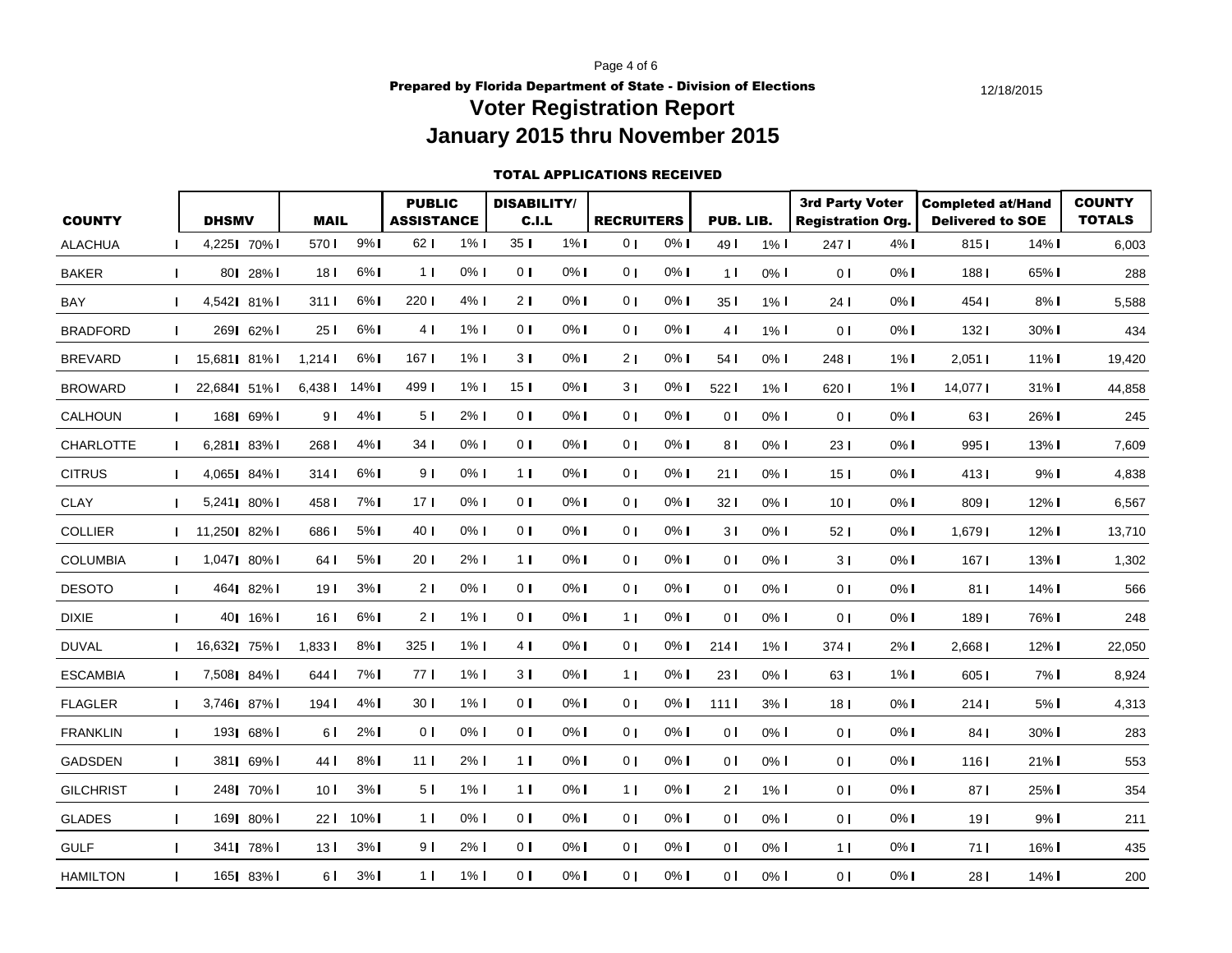Page 5 of 6

**Prepared by Florida Department of State - Division of Elections** 12/18/2015

## **Voter Registration Report January 2015 thru November 2015**

#### TOTAL APPLICATIONS RECEIVED

| <b>COUNTY</b>       |              | <b>DHSMV</b>  |              | <b>MAIL</b>                  |          | <b>PUBLIC</b><br><b>ASSISTANCE</b> |         | <b>DISABILITY/</b><br>C.I.L |       | <b>RECRUITERS</b> |       | PUB. LIB.                     |         | <b>3rd Party Voter</b><br><b>Registration Org.</b> |         | <b>Completed at/Hand</b><br><b>Delivered to SOE</b> |         | <b>COUNTY</b><br><b>TOTALS</b> |
|---------------------|--------------|---------------|--------------|------------------------------|----------|------------------------------------|---------|-----------------------------|-------|-------------------|-------|-------------------------------|---------|----------------------------------------------------|---------|-----------------------------------------------------|---------|--------------------------------|
| <b>HARDEE</b>       |              |               | 219  67%     | 3 <sup>1</sup>               | $1\%$    | 1 <sub>1</sub>                     | $0\%$   | 0 <sub>1</sub>              | $0\%$ | 0 <sub>1</sub>    | $0\%$ | $\overline{0}$ l              | $0\%$ I | 0 <sup>1</sup>                                     | $0\%$ I | 103I                                                | $32\%$  | 326                            |
| <b>HENDRY</b>       | $\mathbf{I}$ |               | 480 63%      | 21 <sup>1</sup>              | 3%1      | 71                                 | $1\%$   | 0 <sub>1</sub>              | $0\%$ | 0 <sub>1</sub>    | $0\%$ | $\overline{0}$ l              | $0\%$   | 41                                                 | $1\%$   | 2541                                                | 33% I   | 766                            |
| <b>HERNANDO</b>     | I.           |               | 4,685  77%   | 2811                         | 5%       | 28 <sub>1</sub>                    | 0%      | 0 <sub>l</sub>              | 0% I  | 0 <sub>1</sub>    | $0\%$ | 28 I                          | $0\%$   | 221                                                | $0\%$   | 1.014                                               | $17\%$  | 6,058                          |
| <b>HIGHLANDS</b>    | $\mathbf{I}$ |               | 2,5471 86% I | 137 <sup>1</sup>             | 5%       | 29 <sub>1</sub>                    | $1\%$   | 0 <sup>1</sup>              | $0\%$ | 0 <sub>1</sub>    | $0\%$ | 11 <sup>1</sup>               | $0\%$   | 13 <sub>1</sub>                                    | $0\%$   | 2221                                                | $8\%$   | 2,959                          |
| <b>HILLSBOROUGH</b> |              | 30,3881 76% I |              | 2,783                        | 7%1      | 2551                               | $1\%$   | 14 <sub>1</sub>             | $0\%$ | 0 <sub>1</sub>    | $0\%$ | 385 <sup>I</sup>              | $1\%$   | 620                                                | $2\%$   | 5,442                                               | 14%     | 39,887                         |
| <b>HOLMES</b>       | $\mathbf{I}$ |               | $110\%$      |                              | 36   13% | 32 <sub>1</sub>                    | 11%     | 0 <sub>1</sub>              | 0% I  | 1 <sub>1</sub>    | $0\%$ | $\overline{0}$ l              | $0\%$   | 130 <sub>1</sub>                                   | 47% I   | 791                                                 | 28% I   | 279                            |
| <b>INDIAN RIVER</b> |              |               | 4,421  83%   | 319 <sup>1</sup>             | $6\%$    | 25 <sub>1</sub>                    | $0\%$   | 1 <sub>1</sub>              | $0\%$ | 0 <sub>1</sub>    | $0\%$ | 61                            | $0\%$   | 20 <sub>1</sub>                                    | $0\%$   | 5051                                                | $10\%$  | 5,297                          |
| <b>JACKSON</b>      | $\mathbf{I}$ |               | 418   45%    | 50 I                         | 5%       | 10 <sub>l</sub>                    | $1\%$   | 21                          | $0\%$ | 0 <sub>1</sub>    | $0\%$ | $\overline{0}$ $\overline{1}$ | $0\%$   | 31                                                 | $0\%$   | 4461                                                | 48% I   | 929                            |
| <b>JEFFERSON</b>    | T.           |               | 2071 86% I   | 11 <sup>1</sup>              | 5%1      | 21                                 | $1\%$   | $\overline{0}$ 1            | 0% l  | 0 <sub>1</sub>    | $0\%$ | 0 <sup>1</sup>                | $0\%$   | 31                                                 | $1\%$   | 19 <sub>l</sub>                                     | $8\%$ I | 242                            |
| LAFAYETTE           | I.           |               | 25  26%      | 21                           | $2\%$    | 11                                 | $1\%$   | 0 <sub>1</sub>              | $0\%$ | 0 <sub>1</sub>    | $0\%$ | $\overline{0}$ $\overline{1}$ | $0\%$   | 0 <sup>1</sup>                                     | $0\%$   | 701                                                 | 71% I   | 98                             |
| LAKE                | п            | 6.4811        | 73% l        | $1.004$ I                    | $11\%$   | 32 <sub>1</sub>                    | $0\%$ 1 | 4 <sub>1</sub>              | $0\%$ | 1 <sub>1</sub>    | $0\%$ | 100 <sup>1</sup>              | $1\%$   | 63 I                                               | $1\%$   | 1,250                                               | 14% I   | 8,935                          |
| <b>LEE</b>          | $\mathbf{I}$ | 20,6681 77% I |              | $1,542$ I                    | $6\%$    | 2181                               | $1\%$   | 11                          | 0% l  | 0 <sub>1</sub>    | $0\%$ | 219                           | $1\%$   | 2781                                               | $1\%$   | $4,036$ $\blacksquare$                              | 15%     | 26,962                         |
| <b>LEON</b>         | $\mathbf{I}$ |               | 4,264  70%   | $1.129$ $\blacksquare$       | 18%      | 49 <sub>l</sub>                    | $1\%$   | 4 <sub>1</sub>              | $0\%$ | 0 <sub>1</sub>    | $0\%$ | 21 <sup>1</sup>               | $0\%$   | 3701                                               | $6\%$   | 2671                                                | $4\%$ I | 6,104                          |
| LEVY                | L            |               | 729  76%     | 521                          | 5%       | 81                                 | $1\%$   | 2 <sub>1</sub>              | $0\%$ | 6 I               | $1\%$ | 21                            | $0\%$   | 0 <sub>1</sub>                                     | $0\%$   | 163I                                                | $17\%$  | 962                            |
| <b>LIBERTY</b>      | T.           |               | 631 49% l    | 3 I                          | 2%1      | 31                                 | $2\%$   | 0 <sub>l</sub>              | $0\%$ | 0 <sub>1</sub>    | $0\%$ | 0 <sup>1</sup>                | $0\%$   | 11                                                 | $1\%$   | 591                                                 | 46% I   | 129                            |
| <b>MADISON</b>      | T.           |               | 152  68%     | 14 <sup>1</sup>              | 6%1      | 21                                 | $1\%$   | 0 <sub>1</sub>              | $0\%$ | 0 <sub>1</sub>    | $0\%$ | 0 I                           | $0\%$   | 21                                                 | $1\%$   | 531                                                 | 24% I   | 223                            |
| <b>MANATEE</b>      | $\mathbf{I}$ | 8,410  78%    |              | 793 I                        | 7%1      | 113 <sub>1</sub>                   | $1\%$   | 1 <sub>1</sub>              | 0% l  | 0 <sub>1</sub>    | $0\%$ | 49 I                          | $0\%$   | 105 <sub>l</sub>                                   | $1\%$   | 1,289                                               | $12\%$  | 10,760                         |
| <b>MARION</b>       | $\mathbf{I}$ | 8,738  87%    |              | 647 I                        | 6%1      | 136                                | $1\%$   | 1 <sub>1</sub>              | 0% I  | 0 <sub>1</sub>    | $0\%$ | 93I                           | $1\%$ I | 49 I                                               | $0\%$   | 3491                                                | 3%1     | 10,013                         |
| <b>MARTIN</b>       | $\mathbf{I}$ |               | 31   1%      | $3,828$ I                    | $82\%$   | 3 I                                | $0\%$   | 1 <sub>l</sub>              | $0\%$ | 0 <sub>1</sub>    | $0\%$ | 21 <sup>1</sup>               | $0\%$ I | 18 <sup>1</sup>                                    | $0\%$   | 7781                                                | 17% I   | 4,680                          |
| MIAMI-DADE          |              |               |              | 23,2531 49% 1 12,960 1 27% 1 |          | $384$                              | $1\%$   | 100 <sub>l</sub>            | $0\%$ | 3 I               | $0\%$ | 238 l                         | $0\%$   | 8771                                               | 2%1     | 9,793                                               | $21\%$  | 47,608                         |
| <b>MONROE</b>       | $\mathbf{I}$ | 2,760  81%    |              | 245 I                        | 7% l     | 26 I                               | $1\%$ I | 2 I                         | $0\%$ | 0 <sub>1</sub>    | $0\%$ | 21                            | $0\%$   | 36 I                                               | $1\%$   | 322 I                                               | 9%1     | 3,393                          |
| <b>NASSAU</b>       | $\mathbf{I}$ | 2,350  83%    |              | 273 I                        | $10\%$   | 4 I                                | $0\%$   | 0 <sub>1</sub>              | $0\%$ | 0 <sub>1</sub>    | $0\%$ | 1 <sup>1</sup>                | $0\%$ I | 41                                                 | $0\%$ I | 1961                                                | 7% I    | 2,828                          |
| <b>OKALOOSA</b>     | п            | 6,032  85%    |              | 3771                         | 5%       | 66 I                               | $1\%$ I | 4 <sub>1</sub>              | $0\%$ | 0 <sub>1</sub>    | $0\%$ | 8 <sub>1</sub>                | $0\%$   | 12 <sub>l</sub>                                    | $0\%$   | 6201                                                | 9%1     | 7,119                          |